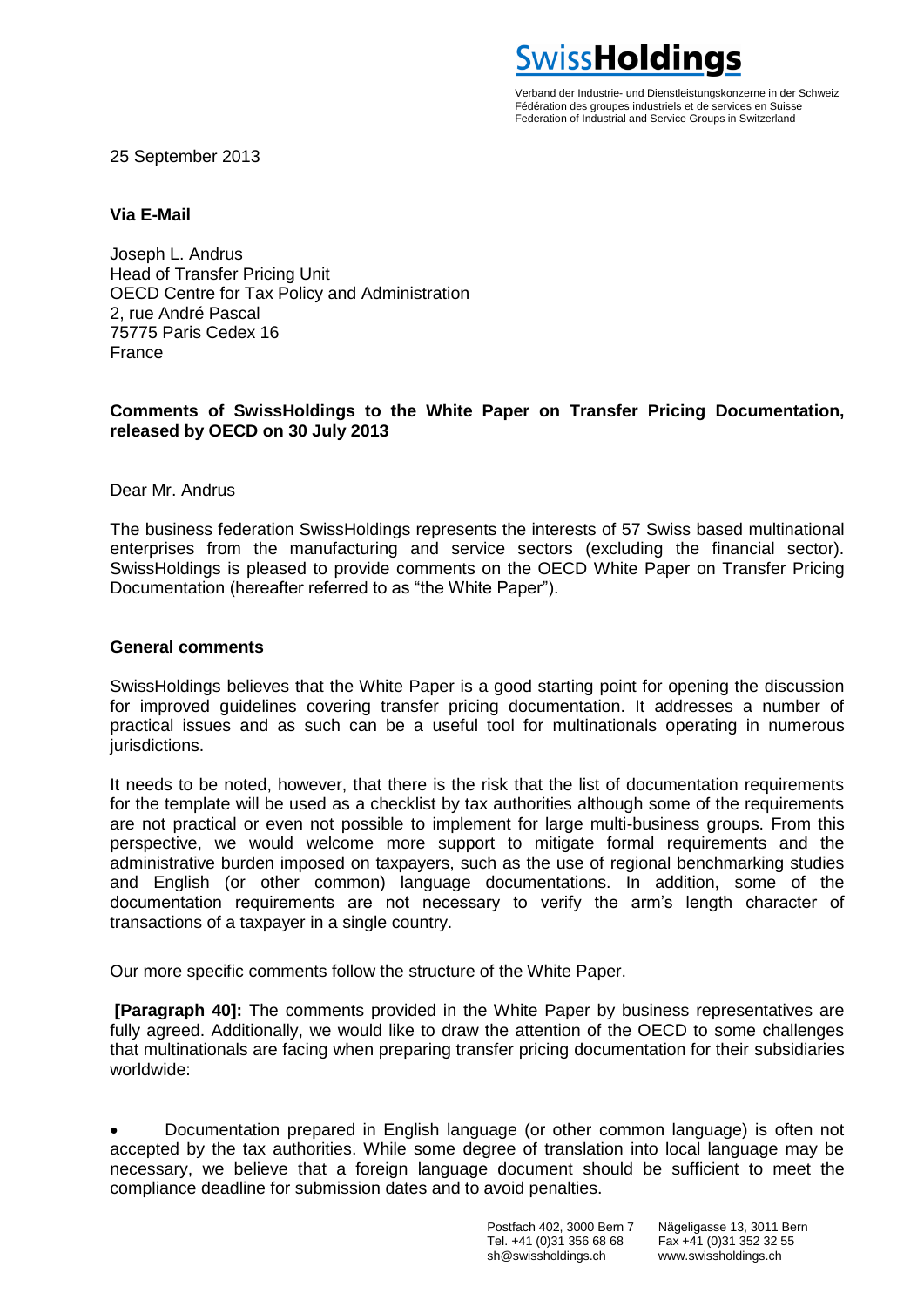Some countries like Norway and Korea require annual filing of financial information of related parties. Local subsidiaries often do not have access to this type of data. Without detailed analysis such data is often not useful to draw any conclusions from a transfer pricing perspective.

 Tax authorities in different countries present different requirements regarding multiple year and single year analysis. This makes the use of regional benchmarking studies more difficult. In addition, multiple year analyses should generally be accepted as they take into account business cycles.

 In some cases tax authorities request a deep segmentation of financial data of the taxpayer (in particular profit and loss accounts). Many multinationals can provide this level of detailed information only based on their management books run in common accounting standards (e.g., US GAAP or IFRS) and not in local GAAP. We believe that tax authorities should accept segmented data based on management books, provided that the taxpayer can reasonably explain the differences between the results in both accounting standards.

 Tax authorities provide different requirements for benchmarking studies (search criteria, thresholds etc.). A more streamlined approach would enhance the comparability of data used in different countries and limit the administrative burden of the taxpayers.

**[Paragraph 61]:** SwissHoldings believes that the power to compel cross-border information goes too far. The requirement to provide cross-border information should be limited to the information necessary to verify the arm's length character of a transaction.

**[Paragraph 70]:** Many multinationals keep a "closed books" policy for intercompany transactions. In such decentralized groups some of the required information, e.g., data on financial results of transactions, may distort internal competition and business relations.

**[Paragraph 77, 3 rd bullet point]:** The practice shows that regional benchmarking studies often yield results similar to local studies. We believe that regional studies should not be rejected just because of a formal requirement to have a domestic study.

**[Paragraph 77, 4<sup>th</sup> bullet point]:** Documentation prepared in a common language should be sufficient for penalty protection. In fact, the practice shows that many tax inspectors can easily read documents in a foreign language, in particular in English. Translation of specific parts of the documentation should then only be provided on request.

**[Paragraph 82, Table 1]:** We have the following comments to the content of Table 1:

- Internet links may not be helpful as links may change over time
- Following information in the Master File is not necessary to review the transfer pricing position in a certain country:
- Description of all actual intangible transfers
- **Description of all actual financial activities**
- **List of all APAs and tax rulings, MAPs**
- The requirement to list all APAs may even discourage taxpayers to enter into new APAs.
- Requirement to describe business restructurings over 5 years seems excessive, especially in groups that perform numerous acquisitions. Clarification should be also provided if the information requirement would apply also to the acquired entities prior to acquisition.
- In the last bullet point it is not clear what is meant by "company"? Does this term refer to the Group?
- Available transfer pricing policy can be added as a requirement.

**[Paragraph 82, Table 2]:** We have the following comments to the content of Table 2: